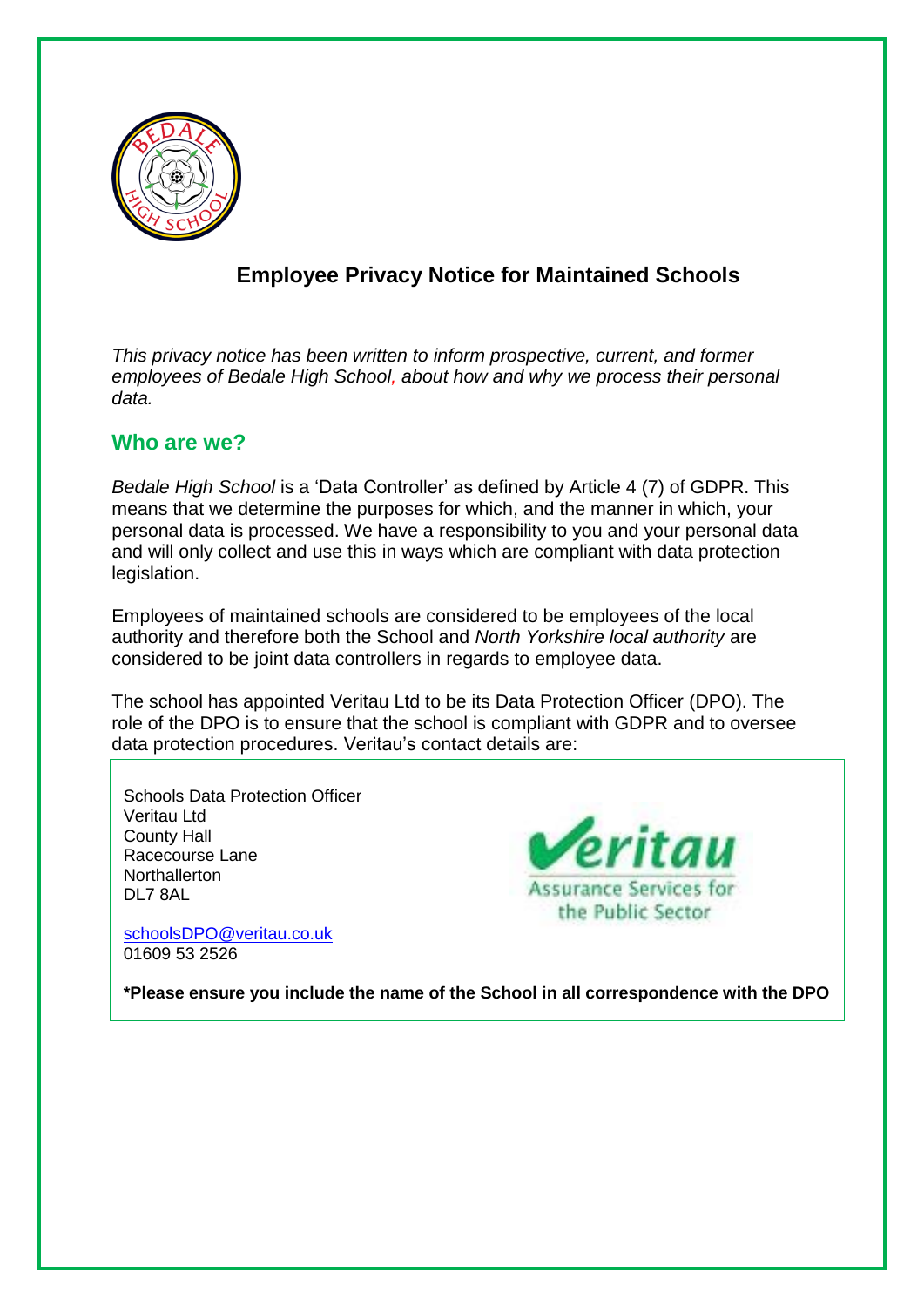## **What information do we collect and why do we need it?**

The School and the Local Authority require your personal information, and sometimes your special category data, in order to fulfil requirements set out in both your employment contract and by employment legislation.

**To find out more about what information we collect, why we collect it, and what our lawful basis is then please see the Employment Privacy Notices on the North Yorkshire Local Authority's website.**

# **Photographs**

We will seek your consent to use your photo on our website. Please note that you can withdraw this consent at any time.

#### **Who has access to your personal data in the School?**

Your information will only be made available to those who need it to do their job in relation to your employment. This includes your line manager(s), the business manager, and relevant administrative staff.

Please see the Council Privacy Notices to see who in the Council has access to your personal data.

Your name, job title, work email address, telephone number, photograph and office base will be available in our internal telephone directory which is accessible to all staff in school .

#### **Who do we share your personal data with?**

Please see the Council employee privacy notices to find out more about who the School and Council may share your data with.

We have duties under the Freedom of Information Act 2000 to disclose information we hold unless there is a very good reason to withhold it. Therefore we may disclose your name and work email address publicly in response to a request if we are required to do so.

#### **How long do we keep your personal data for?**

Bedale High School will keep your data in line with our Information Policy. Most of the information we process about you will be determined by statutory obligations. Any personal information which we are not required by law to retain will only be kept for as long as is necessary to fulfil our organisational needs.